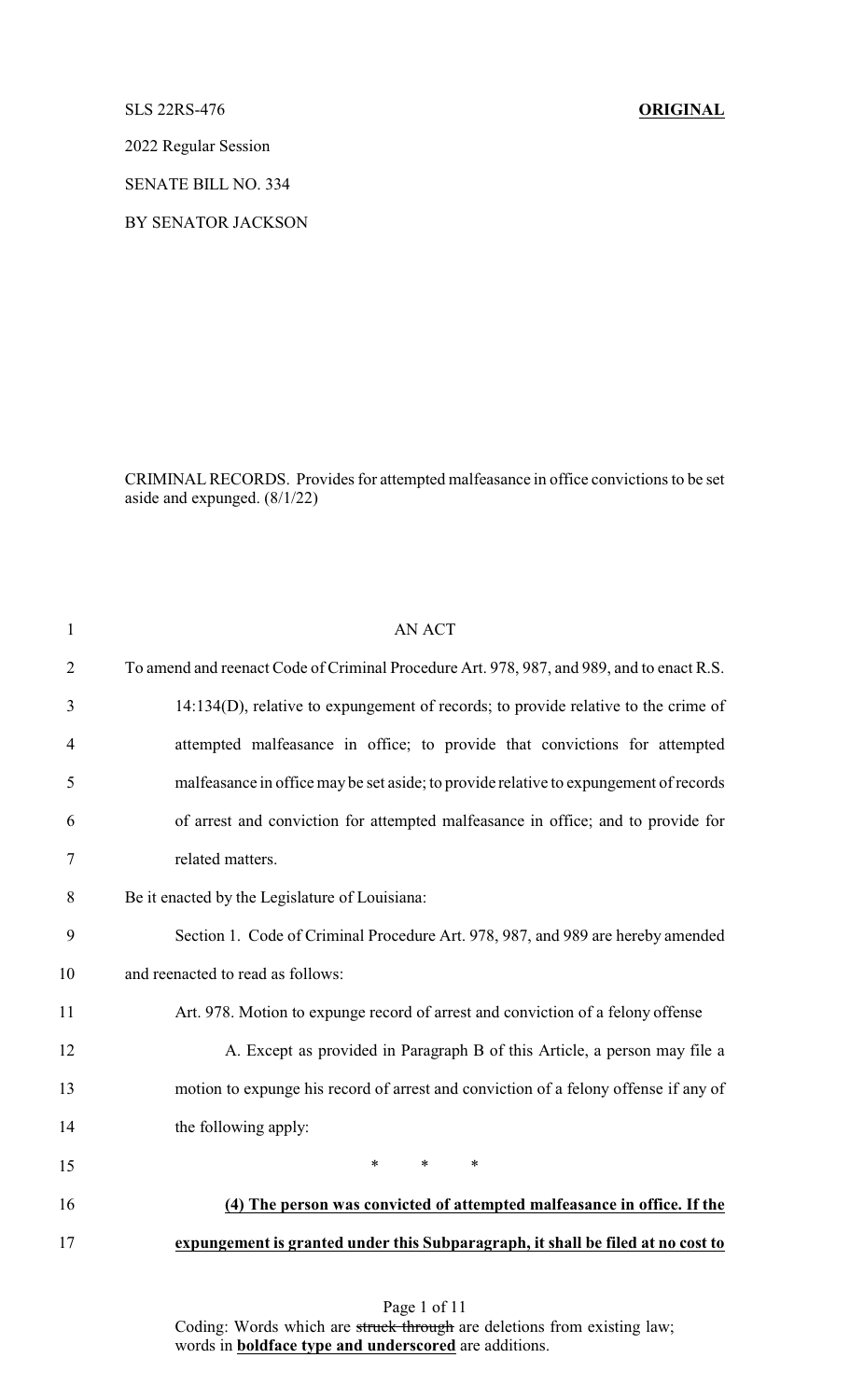| $\mathbf{1}$   | the defendant.                                                                                         |  |  |  |  |
|----------------|--------------------------------------------------------------------------------------------------------|--|--|--|--|
| $\overline{2}$ | $\ast$<br>∗<br>∗                                                                                       |  |  |  |  |
| 3              | Art. 987. Motion to set aside conviction and dismiss prosecution; rule to show                         |  |  |  |  |
| 4              | cause; order of dismissal forms to be used                                                             |  |  |  |  |
| 5              | "STATE OF LOUISIANA                                                                                    |  |  |  |  |
| 6              | JUDICIAL DISTRICT FOR THE PARISH OF                                                                    |  |  |  |  |
| 7              |                                                                                                        |  |  |  |  |
| 8              |                                                                                                        |  |  |  |  |
| 9              | Division: " "<br>No.:                                                                                  |  |  |  |  |
| 10             | <b>State of Louisiana</b>                                                                              |  |  |  |  |
| 11             | VS.                                                                                                    |  |  |  |  |
| 12             |                                                                                                        |  |  |  |  |
| 13             | MOTION TO SET ASIDE CONVICTION AND                                                                     |  |  |  |  |
| 14             | <b>DISMISS PROSECUTION</b>                                                                             |  |  |  |  |
| 15             | NOW INTO HONORABLE COURT, comes                                                                        |  |  |  |  |
| 16             | Defendant, OR<br>$\Box$                                                                                |  |  |  |  |
| 17             | Defendant through undersigned Counsel,<br>□                                                            |  |  |  |  |
| 18             | who moves that the conviction pursuant to Louisiana Code of Criminal Procedure                         |  |  |  |  |
| 19             | Article 894(B) Misdemeanors, OR<br>□                                                                   |  |  |  |  |
| 20             | Article 893(E) Felonies, OR<br>$\Box$                                                                  |  |  |  |  |
| 21             | in the above numbered case be set aside and that the prosecution dismissed in accordance with the Code |  |  |  |  |
| 22             | of Criminal Procedure in that:                                                                         |  |  |  |  |
| 23             | the The period of the deferred sentence has run and petitioner has successfully completed the<br>□     |  |  |  |  |
| 24             | terms of his probation.                                                                                |  |  |  |  |
| 25             | The defendant was convicted for the offense of attempted malfeasance in office.<br>$\Box$              |  |  |  |  |
| 26             | The mover is further identified below:                                                                 |  |  |  |  |
| 27             | <b>DOCKET NUMBER:</b>                                                                                  |  |  |  |  |
| 28             | <b>CHARGE:</b>                                                                                         |  |  |  |  |
| 29             | DATE OF ARREST:                                                                                        |  |  |  |  |
| 30             | ARRESTING AGENCY:<br>the control of the control of the control of                                      |  |  |  |  |
| 31             | CITY/PARISH OF ARREST:                                                                                 |  |  |  |  |
| 32             | The Mover prays that, after a contradictory hearing with the District Attorney's Office, the Court     |  |  |  |  |
| 33             | order the above numbered case be set aside and that the prosecution dismissed in accordance with the   |  |  |  |  |
| 34             | Code of Criminal Procedure.                                                                            |  |  |  |  |
| 35             | Respectfully submitted,                                                                                |  |  |  |  |
| 36             |                                                                                                        |  |  |  |  |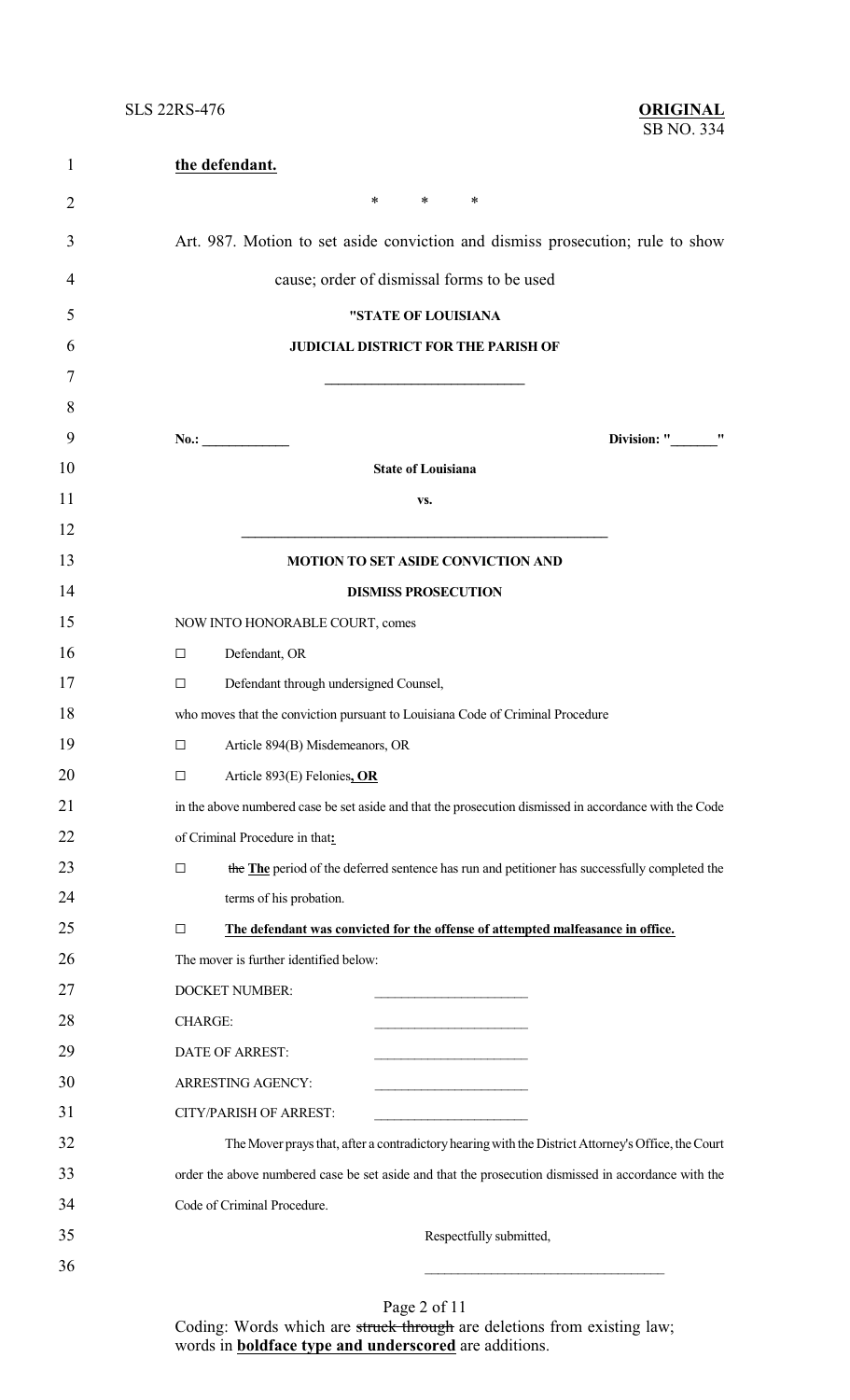| $\mathbf{1}$     | Signature of Attorney for Mover/Defendant |
|------------------|-------------------------------------------|
| $\overline{2}$   |                                           |
| 3                |                                           |
| $\overline{4}$   | Attorney for Mover/Defendant Name         |
| 5                |                                           |
| 6                |                                           |
| 7                | Attorney's Bar Roll No.                   |
| $\,8\,$          |                                           |
| $\boldsymbol{9}$ |                                           |
| 10               | Address                                   |
| 11               |                                           |
| 12               |                                           |
| 13               | City, State, ZIP Code                     |
| 14               |                                           |
| 15               |                                           |
| 16               | Telephone Number                          |
| 17               |                                           |
| 18               |                                           |
| 19               | If not represented by counsel:            |
| 20               |                                           |
| 21               |                                           |
| 22               | Signature of Mover/Defendant              |
| 23               |                                           |
| 24               |                                           |
| 25               | Mover/Defendant Name                      |
| 26               |                                           |
| $27\,$           |                                           |
| 28               | Address                                   |
| 29               |                                           |
| 30               |                                           |
| 31               | City, State, ZIP Code                     |
| 32               |                                           |
| 33               |                                           |
| 34               | Telephone Number                          |
| 35               |                                           |
| 36               | STATE OF LOUISIANA                        |
| 37               | JUDICIAL DISTRICT FOR THE PARISH OF       |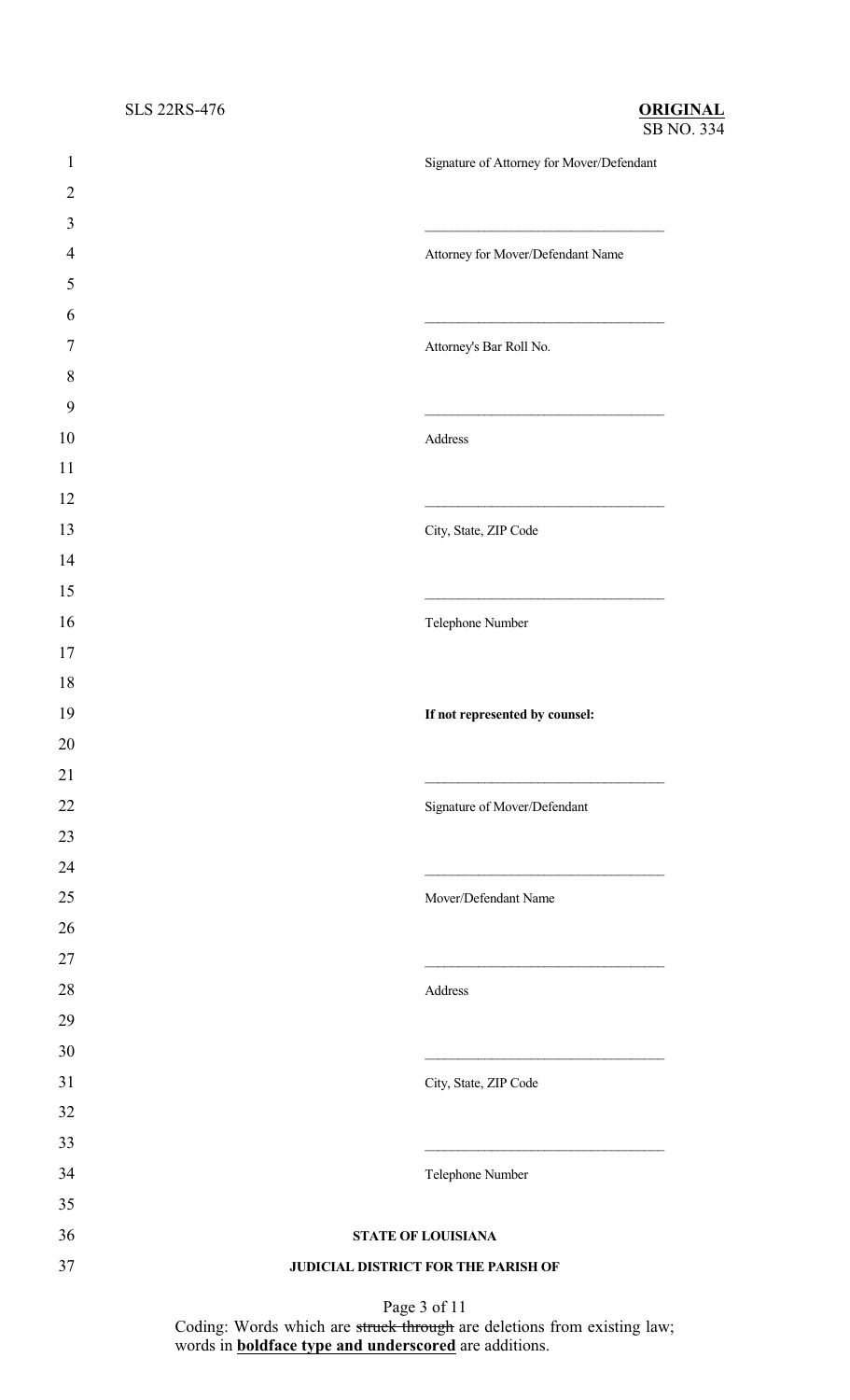**\_\_\_\_\_\_\_\_\_\_\_\_\_\_\_\_\_\_\_\_\_\_\_\_\_\_\_\_\_\_**

#### SB NO. 334 SLS 22RS-476 **ORIGINAL**

| $\overline{2}$                                                 |                                                                                                                |
|----------------------------------------------------------------|----------------------------------------------------------------------------------------------------------------|
| 3                                                              | Division: "_________"<br>No.:                                                                                  |
| 4                                                              |                                                                                                                |
| 5                                                              | <b>State of Louisiana</b>                                                                                      |
| 6                                                              |                                                                                                                |
| 7                                                              | VS.                                                                                                            |
| 8                                                              |                                                                                                                |
| 9                                                              |                                                                                                                |
| 10                                                             |                                                                                                                |
|                                                                |                                                                                                                |
| 11                                                             | <b>RULE TO SHOW CAUSE</b>                                                                                      |
| 12                                                             |                                                                                                                |
| 13                                                             | IT IS HEREBY ORDERED, that the District Attorney show cause on the day of                                      |
| 14                                                             |                                                                                                                |
| 15                                                             | granted.                                                                                                       |
| 16                                                             | THUS ORDERED AND SIGNED this 100 day of 20 to 20 at                                                            |
| 17                                                             | $\frac{1}{1}$ , Louisiana, $\frac{1}{1}$                                                                       |
| 18                                                             |                                                                                                                |
| 19<br>20                                                       | <b>JUDGE</b>                                                                                                   |
| $\frac{21}{22}$<br>$\frac{22}{23}$                             | PLEASE SERVE:                                                                                                  |
|                                                                | 1.                                                                                                             |
| 24<br>25                                                       | Attorney for Defendant and/or Defendant<br>2.                                                                  |
| 26                                                             |                                                                                                                |
| 27                                                             | <b>STATE OF LOUISIANA</b><br>JUDICIAL DISTRICT FOR THE PARISH OF                                               |
|                                                                |                                                                                                                |
| 28<br>29<br>30<br>32<br>33<br>33<br>35<br>36<br>37<br>38<br>39 | Division: " "<br>No.:                                                                                          |
|                                                                |                                                                                                                |
|                                                                | <b>State of Louisiana</b>                                                                                      |
|                                                                | VS.                                                                                                            |
|                                                                |                                                                                                                |
|                                                                | <b>ORDER OF DISMISSAL</b>                                                                                      |
| 40                                                             | Considering the Motion to Set Aside Conviction and Dismiss Prosecution, the hearing conducted                  |
| 41                                                             | on the representation of the State of Louisiana of its consent hereto, and that there is no opposition for any |
| 42                                                             | good cause appearing herein;                                                                                   |
| 43                                                             | IT IS ORDERED, ADJUDGED AND DECREED that this conviction is set aside and the                                  |
| 44                                                             | prosecution dismissed for purposes of expungement.                                                             |
| 45                                                             |                                                                                                                |
| 46                                                             | $\overline{\phantom{a}}$ Louisiana.                                                                            |
|                                                                |                                                                                                                |
| 47<br>48                                                       | <b>JUDGE</b>                                                                                                   |
| 49                                                             |                                                                                                                |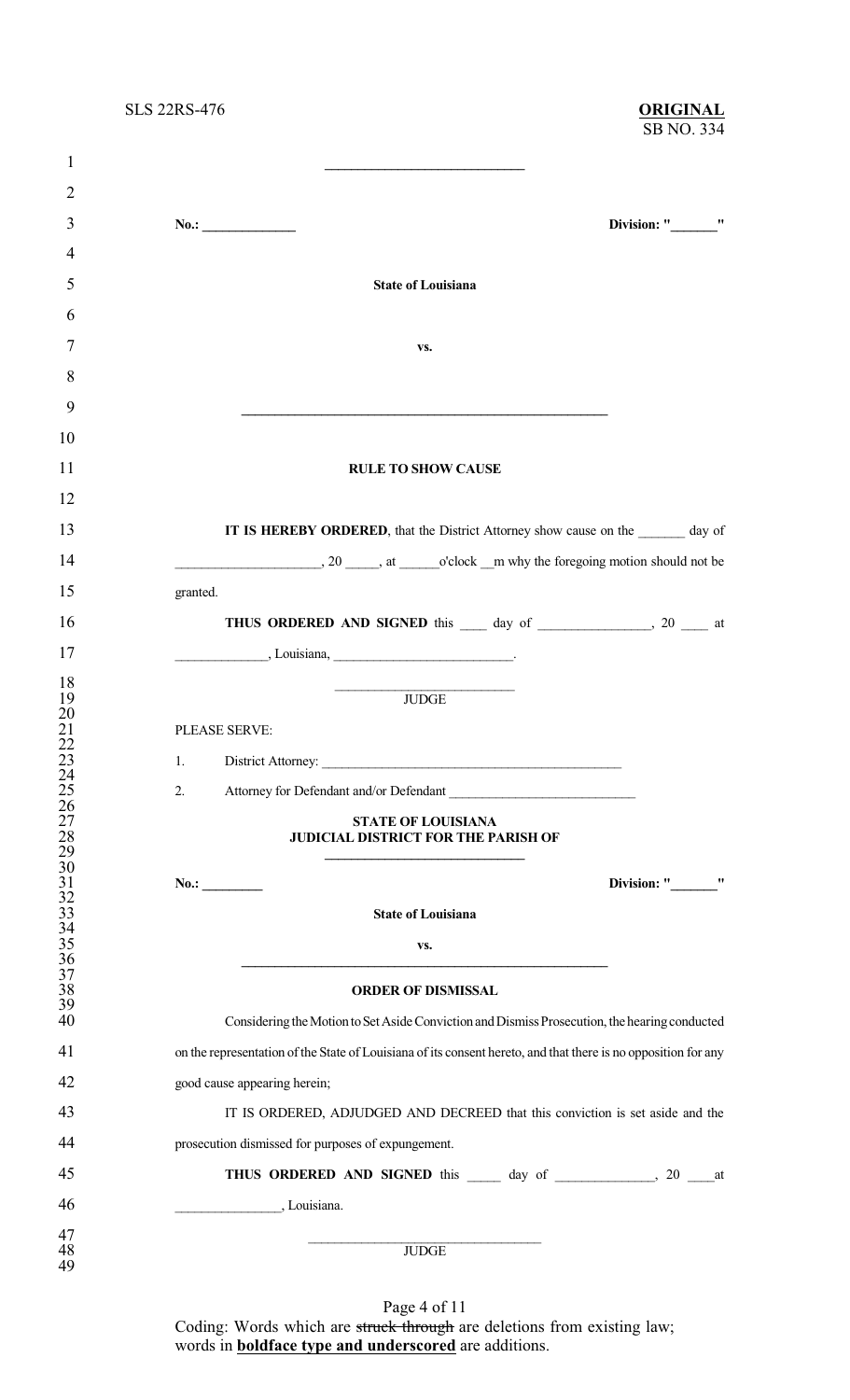| $\mathbf{1}$        | <b>PLEASE SERVE:</b>                                      |                                                                                         |
|---------------------|-----------------------------------------------------------|-----------------------------------------------------------------------------------------|
| $rac{2}{3}$         | 1.                                                        | District Attorney:                                                                      |
| $\overline{4}$<br>5 | 2.                                                        | Attorney for Defendant and/or Defendant                                                 |
| 6                   |                                                           |                                                                                         |
| $\overline{7}$      | $\ast$                                                    | $\ast$<br>$\ast$                                                                        |
| 8                   | Art. 989. Motion for expungement forms to be used         |                                                                                         |
| 9                   |                                                           | <b>STATE OF LOUISIANA</b>                                                               |
| 10<br>11            |                                                           | <b>JUDICIAL DISTRICT FOR THE PARISH OF</b>                                              |
| 12                  |                                                           | 11<br>Division: "                                                                       |
| 13                  |                                                           | <b>State of Louisiana</b>                                                               |
| 14                  |                                                           | VS.                                                                                     |
| 15                  |                                                           |                                                                                         |
| 16                  |                                                           | <b>MOTION FOR EXPUNGEMENT</b>                                                           |
| 17<br>18            | following information in connection with this request:    | NOW INTO COURT comes mover, who provides the court with the                             |
| 19                  | <b>DEFENDANT INFORMATION</b><br>L.                        |                                                                                         |
| 20                  | NAME:                                                     |                                                                                         |
| 21                  | $\ell$ <i>Last</i> , <i>First</i> ,                       | MI)                                                                                     |
| 22                  | DOB:                                                      | $\frac{1}{2}$ (MM/DD/YYYY)                                                              |
| 23                  | <b>GENDER</b>                                             | Female _____ Male                                                                       |
| 24                  | $SSN$ (last 4 digits):                                    | XXX-XX-                                                                                 |
| 25<br>26            | RACE:<br><b>DRIVER LIC.#</b>                              |                                                                                         |
| 27                  | ARRESTING AGENCY:                                         | <u> 1989 - Johann John Stone, mars eta bainar e</u>                                     |
| 28                  | SID# (if available):                                      | <u> 1989 - Johann Barn, margaret eta idazlear (h. 1989).</u>                            |
| 29                  | ARREST NUMBER (ATN):                                      |                                                                                         |
| 30                  | AGENCY ITEM NO.                                           |                                                                                         |
| 31                  |                                                           | Mover is entitled to expunge the record of his arrest/conviction pursuant to            |
| 32                  |                                                           | Louisiana Code of Criminal Procedure Article 971 et seq. and states the following       |
| 33                  | in support:                                               |                                                                                         |
| 34<br>35            | <b>ARREST INFORMATION</b><br>П.<br>1.                     |                                                                                         |
| 36                  | 2.<br>$VES$ NO                                            | A supplemental sheet with arrests and/or                                                |
| 37                  |                                                           | convictions is attached after page 2 of this                                            |
| 38                  |                                                           | Motion.                                                                                 |
| 39                  | 3.<br>Mover was:                                          |                                                                                         |
| 40                  | <b>YES</b><br>N <sub>O</sub>                              | Arrested, but it did not result in conviction                                           |
| 41                  | <b>YES</b><br>N <sub>O</sub>                              | Convicted of and seeks to expunge a                                                     |
| 42                  |                                                           | misdemeanor                                                                             |
| 43<br>44            | $-$ NO<br>YES<br><b>YES</b><br>NO                         | Convicted of and seeks to expunge a felony                                              |
| 45                  |                                                           | Convicted but determined to be factually<br>innocent and entitled to compensation for a |
| 46                  |                                                           | wrongful conviction pursuant to the                                                     |
| 47                  |                                                           | provisions of R.S. 15:572.8.                                                            |
| 48                  | 4.                                                        | Mover was booked and/or charged with the following offenses: (List each                 |
| 49                  |                                                           | offense booked and charged separately. Attach a supplemental sheet, if                  |
| 50                  | necessary.)                                               |                                                                                         |
| 51                  | N <sub>0</sub>                                            | ARRESTS THAT DID NOT RESULT IN CONVICTION                                               |
| 52<br>53            | La. Rev. Stat. Ann.<br><b>NO.1</b><br>Name of the offense |                                                                                         |
| 54                  |                                                           | () Time expired for prosecution                                                         |
| 55                  |                                                           | (MM/DD/YYYY)                                                                            |
| 56                  |                                                           | () Not prosecuted for any offense                                                       |
| 57                  |                                                           | arising out of this charge.                                                             |
| 58                  |                                                           | () Pre-trial Diversion Program.                                                         |
| 59                  |                                                           | () DWI Pre-Trial Diversion Program                                                      |

Page 5 of 11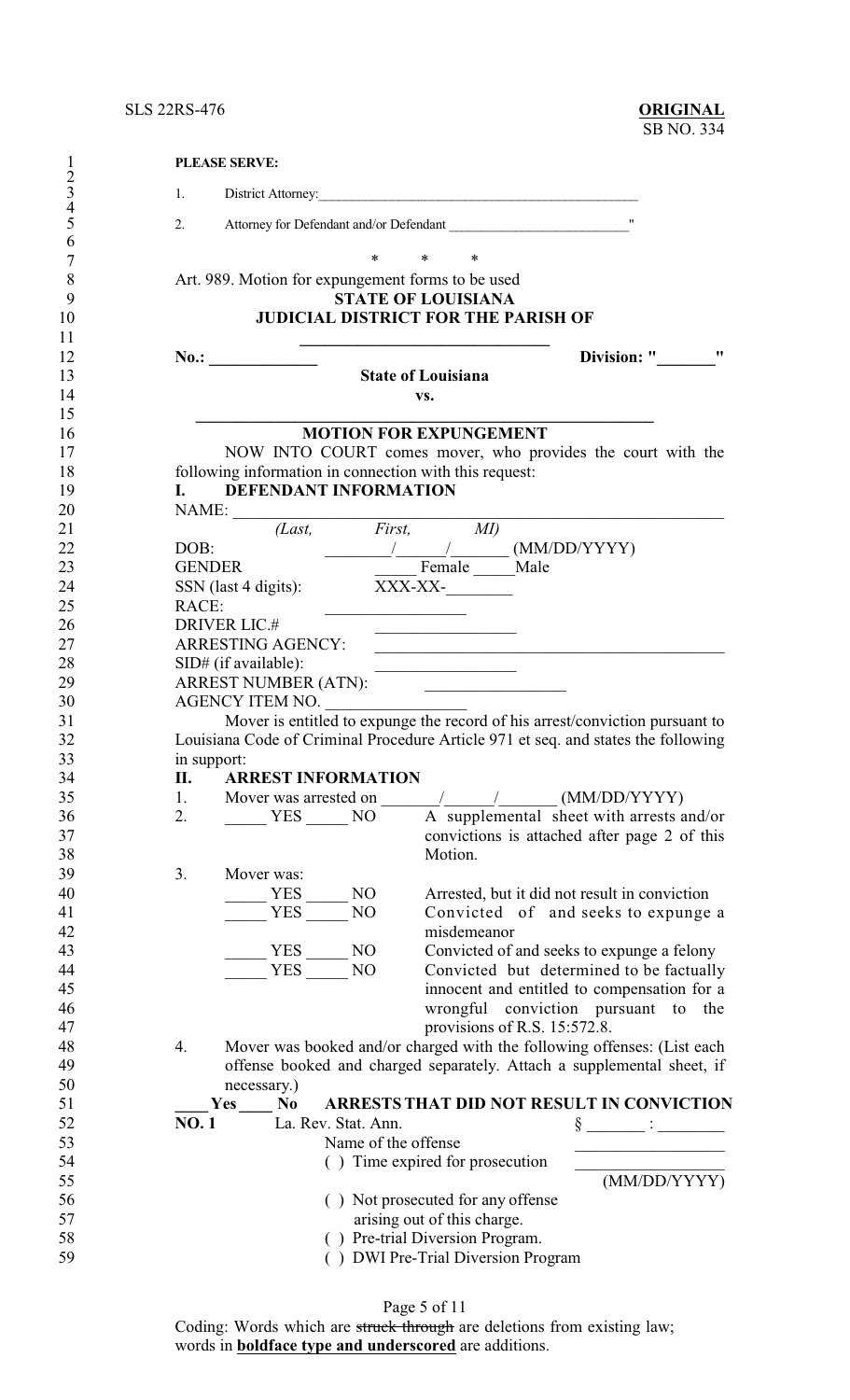| 1  |              | and 5 years have elapsed since the                                      |
|----|--------------|-------------------------------------------------------------------------|
| 2  |              | date of arrest.                                                         |
| 3  |              | () Charge dismissed                                                     |
| 4  |              | () Found not guilty/judgment of acquittal                               |
| 5  | NO.2         | La. Rev. Stat. Ann.                                                     |
| 6  |              | Name of the offense                                                     |
| 7  |              | () Time expired for prosecution                                         |
| 8  |              | (MM/DD/YYYY)                                                            |
| 9  |              | () Not prosecuted for any                                               |
| 10 |              | offense arising out of this charge.                                     |
| 11 |              | () Pre-trial Diversion Program.                                         |
|    |              |                                                                         |
| 12 |              | () Charge dismissed                                                     |
| 13 |              | () Found not guilty/judgment of acquittal                               |
| 14 | <b>NO.3</b>  | La. Rev. Stat. Ann.<br>§                                                |
| 15 |              | Name of the offense                                                     |
| 16 |              | () Time expired for prosecution                                         |
| 17 |              | (MM/DD/YYYY)                                                            |
| 18 |              | () Not prosecuted for any offense                                       |
| 19 |              | arising out of this charge.                                             |
| 20 |              | () Pre-trial Diversion Program.                                         |
| 21 |              | Charge dismissed                                                        |
| 22 |              | () Found not guilty/judgment of acquittal                               |
| 23 | Yes          | <b>MISDEMEANOR CONVICTIONS</b><br>N <sub>0</sub>                        |
| 24 | <b>NO.1</b>  | La. Rev. Stat. Ann.                                                     |
| 25 |              | Name of the offense                                                     |
| 26 |              | () Conviction set aside/dismissed                                       |
| 27 |              | (MM/DD/YYYY)<br>pursuant to C.Cr.P. Art. 894(B)                         |
| 28 |              | () More than 5 years have passed                                        |
| 29 |              | since completion of sentence.                                           |
| 30 | <b>NO. 2</b> | La. Rev. Stat. Ann.                                                     |
| 31 |              | §<br>Name of the offense                                                |
| 32 |              |                                                                         |
|    |              | () Conviction set aside/dismissed                                       |
| 33 |              | (MM/DD/YYYY)<br>pursuant to C.Cr.P. Art. $894(B)$                       |
| 34 |              | More than 5 years have passed                                           |
| 35 |              | since completion of sentence.                                           |
| 36 | Yes          | FELONY CONVICTIONS<br>N <sub>0</sub>                                    |
| 37 | <b>NO.1</b>  | La. Rev. Stat. Ann.<br>§                                                |
| 38 |              | () Conviction set aside/dismissed                                       |
| 39 |              | (MM/DD/YYYY)<br>pursuant to C.Cr.P. Art. 893(E)                         |
| 40 |              | () More than 10 years have passed                                       |
| 41 |              | since completion of sentence                                            |
| 42 |              | () Received a first offender pardon for an elibible eligible            |
| 43 |              | offense                                                                 |
| 44 |              | () Convicted of attempted malfeasance in office                         |
| 45 | <b>NO.2</b>  | La. Rev. Stat. Ann.<br>ş                                                |
| 46 |              | () Conviction set aside/dismissed                                       |
| 47 |              | (MM/DD/YYYY)<br>pursuant to C.Cr.P. Art. $893(E)$                       |
| 48 |              | () More than 10 years have passed                                       |
| 49 |              | since completion of sentence                                            |
| 50 |              | () Received a first offender pardon for an eligible offense             |
| 51 |              | () Convicted of attempted malfeasance in office                         |
| 52 | Yes          | <b>OPERATING</b><br>A MOTOR VEHICLE WHILE<br>N <sub>0</sub>             |
| 53 |              | <b>INTOXICATED CONVICTIONS</b>                                          |
| 54 |              | Mover has attached the following:                                       |
| 55 | ( )          | A copy of the proof from the Department of Public Safety and            |
| 56 |              | Corrections, office of motor vehicles, that it has received from the    |
| 57 |              |                                                                         |
|    |              | clerk of court a certified copy of the record of the plea, fingerprints |
| 58 |              | of the defendant, and proof of the requirements set forth in C.Cr.P.    |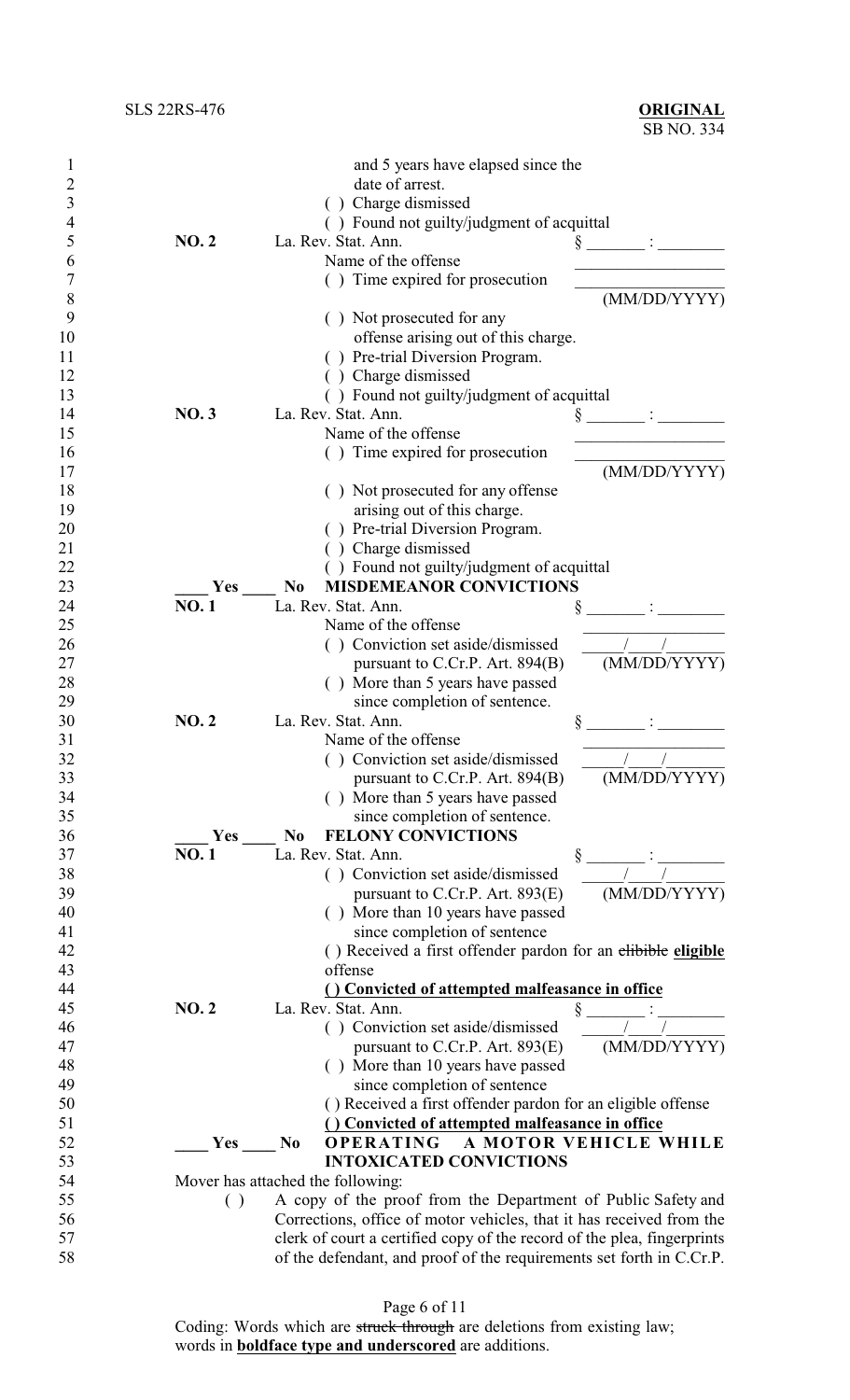Art. 556, which shall include the defendant's date of birth, last four digits of social security number, and driver's license number 5. Mover has attached to this Motion the following pertinent documents:

- 4 Criminal Background Check from the La. State Police/Parish Sheriff dated within the past 60 days (required).
- 6 Bill(s) of Information (if any).
- $7 \Box$  Minute entry showing final disposition of case (if any).
- 8  $\Box$  Certification Letter from the District Attorney for fee waiver (if eligible). eligible).
- 10 Gertification Letter from the District Attorney verifying that the applicant has no convictions or pending applicable criminal charges 12 in the requisite time periods.
- 13 Certification Letter from the District Attorney verifying that the charges were refused.
- 15 G Certification Letter from the District Attorney verifying that the applicant did not participate in a pretrial diversion program.
- 17 Copy of a first offender pardon
- $\Box$  A copy of the order waiving the sex offender registration and 19 notification requirements.
- $\Box$  A copy of the court order determination of factual innocence and order of compensation for a wrongful conviction pursuant to the provisions of R.S. 15:572.8 if applicable.

 The Mover prays that if there is no objection timely filed by the arresting law enforcement agency, the district attorney's office, or the Louisiana Bureau of Criminal Identification and Information, that an order be issued herein ordering the expungement of the record of arrest and/or conviction set forth above, including all photographs, fingerprints, disposition, or any other such information, which record shall be confidential and no longer considered a public record, nor be made available to other persons, except a prosecutor, member of a law enforcement agency, or a judge who may request such information in writing, certifying that such request is for the purpose of prosecuting, investigating, or enforcing the criminal law, for the purpose of any other statutorily defined law enforcement or administrative duties, or for the purpose of the requirements of sex offender registration and notification pursuant to the provisions of R.S. 15:541 et seq. or as an order of this Court to any other person for good cause shown, or as otherwise authorized by law.

 If an "Affidavit of No Opposition" by each agency named herein is attached hereto and made a part hereof, Defendant requests that no contradictory hearing be required and the Motion be granted ex parte.

Respectfully submitted,

|                                           | 40 |
|-------------------------------------------|----|
| Signature of Attorney for Mover/Defendant | 41 |
|                                           | 42 |
| Attorney for Mover/Defendant Name         | 43 |
|                                           | 44 |
| Attorney's Bar Roll No.                   | 45 |
|                                           | 46 |
| Address                                   | 47 |
|                                           | 48 |
|                                           | 49 |
| City, State, ZIP Code                     | 50 |
|                                           | 51 |
| Telephone Number                          | 52 |
| If not represented by counsel:            | 53 |
|                                           | 54 |
| Signature of Mover/Defendant              | 55 |
|                                           | 56 |
| Mover/Defendant Name                      | 57 |
|                                           | 58 |
|                                           |    |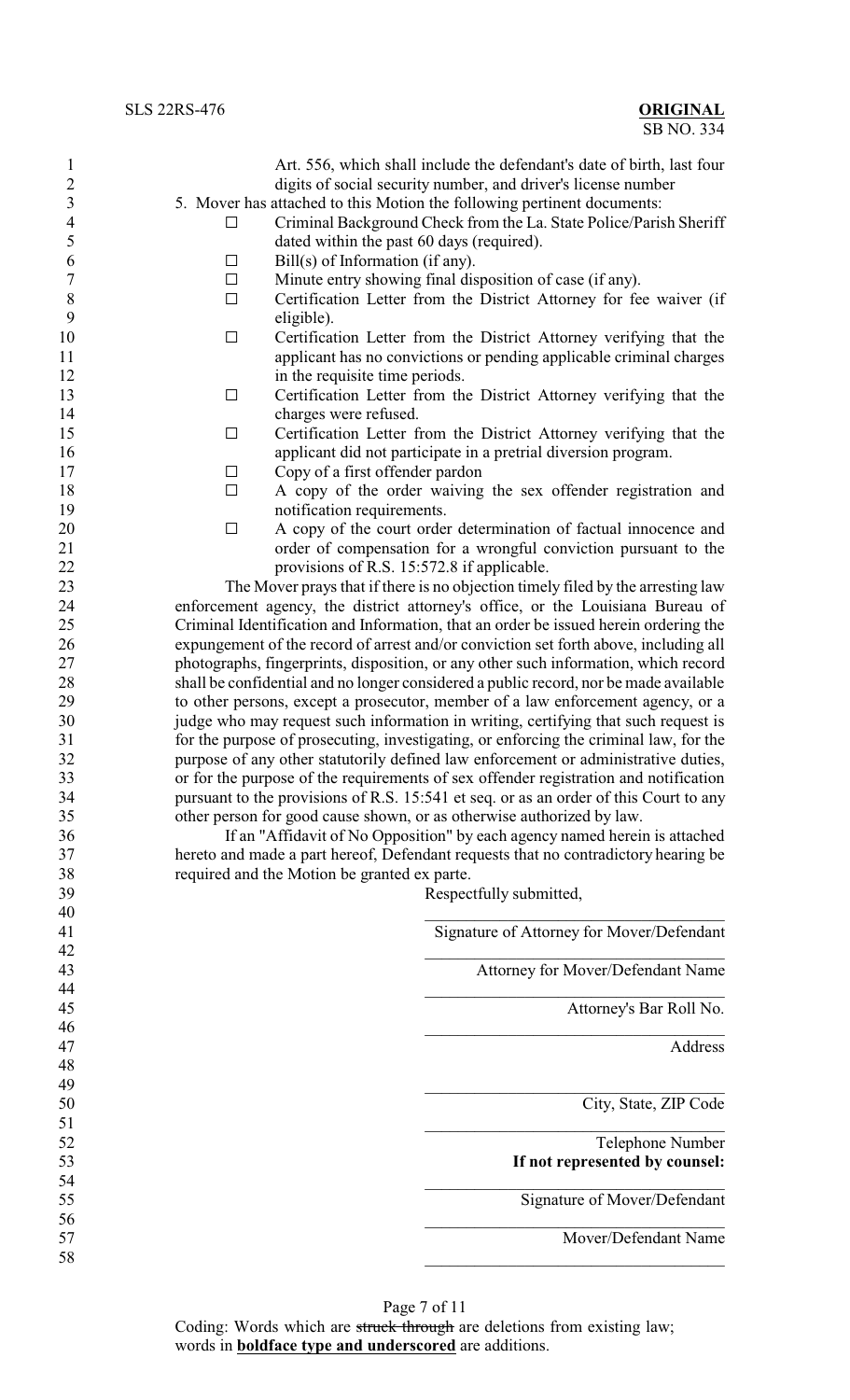$\frac{6}{7}$ 

Address

City, State, ZIP Code

Telephone Number

7 \* \* \* \*

# 9 Art. 989. Motion for expungement forms to be used<br>10 **STATE OF LOUISIANA** 10 **STATE OF LOUISIANA**<br>11 **JUDICIAL DISTRICT FOR THE P JUDICIAL DISTRICT FOR THE PARISH OF**

**\_\_\_\_\_\_\_\_\_\_\_\_\_\_\_\_\_\_\_\_\_\_\_\_\_\_\_\_\_\_\_\_\_\_\_\_\_\_\_\_\_\_\_\_\_\_\_\_\_\_\_\_\_\_\_**

**No.: No.: No.: Division: "** 

# **State of Louisiana**

**vs.**

### **MOTION FOR EXPUNGEMENT**

18 NOW INTO COURT comes mover, who provides the court with the following information in connection with this request: 19 following information in connection with this request:<br>20 **I.** DEFENDANT INFORMATION

| 20 |       | <b>DEFENDANT INFORMATION</b> |  |
|----|-------|------------------------------|--|
| 21 | NAME: |                              |  |

| 21 | NAME:                                                                             |                                   |                                                  |                                                                              |
|----|-----------------------------------------------------------------------------------|-----------------------------------|--------------------------------------------------|------------------------------------------------------------------------------|
| 22 | (Last,                                                                            | First,                            | MI)                                              |                                                                              |
| 23 | DOB:                                                                              |                                   |                                                  | (MM/DD/YYYY)                                                                 |
| 24 | <b>GENDER</b>                                                                     |                                   | Female Male                                      |                                                                              |
| 25 | SSN (last 4 digits):                                                              | XXX-XX-                           |                                                  |                                                                              |
| 26 | RACE:                                                                             |                                   |                                                  |                                                                              |
| 27 | <b>DRIVER LIC.#</b>                                                               |                                   |                                                  |                                                                              |
| 28 | <b>ARRESTING AGENCY:</b>                                                          |                                   |                                                  |                                                                              |
| 29 | SID# (if available):                                                              |                                   |                                                  |                                                                              |
| 30 | <b>ARREST NUMBER (ATN):</b>                                                       |                                   | the control of the control of the control of the |                                                                              |
| 31 | AGENCY ITEM NO.                                                                   |                                   |                                                  |                                                                              |
| 32 |                                                                                   |                                   |                                                  | Mover is entitled to expunge the record of his arrest/conviction pursuant to |
| 33 | Louisiana Code of Criminal Procedure Article 971 et seq. and states the following |                                   |                                                  |                                                                              |
| 34 | in support:                                                                       |                                   |                                                  |                                                                              |
| 35 | <b>ARREST INFORMATION</b><br>П.                                                   |                                   |                                                  |                                                                              |
| 36 | 1.<br>Mover was arrested on                                                       |                                   |                                                  | $\frac{1}{2}$ (MM/DD/YYYY)                                                   |
| 37 | 2.<br>YES NO                                                                      |                                   |                                                  | A supplemental sheet with arrests and/or                                     |
| 38 |                                                                                   |                                   |                                                  | convictions is attached after page 2 of this                                 |
| 39 |                                                                                   |                                   | Motion.                                          |                                                                              |
| 40 | 3.<br>Mover was:                                                                  |                                   |                                                  |                                                                              |
| 41 | <b>YES</b>                                                                        | N <sub>O</sub>                    |                                                  | Arrested, but it did not result in conviction                                |
| 42 | <b>YES</b>                                                                        | N <sub>O</sub>                    |                                                  | Convicted of and seeks to expunge a                                          |
| 43 |                                                                                   |                                   | misdemeanor                                      |                                                                              |
| 44 | <b>YES</b>                                                                        | N <sub>O</sub>                    |                                                  | Convicted of and seeks to expunge a felony                                   |
| 45 | <b>YES</b>                                                                        | NO                                |                                                  | Convicted but determined to be factually                                     |
| 46 |                                                                                   |                                   |                                                  | innocent and entitled to compensation for a                                  |
| 47 |                                                                                   |                                   |                                                  | wrongful conviction pursuant to the                                          |
| 48 |                                                                                   |                                   | provisions of R.S. 15:572.8.                     |                                                                              |
| 49 | 4.                                                                                |                                   |                                                  | Mover was booked and/or charged with the following offenses: (List each      |
| 50 |                                                                                   |                                   |                                                  | offense booked and charged separately. Attach a supplemental sheet, if       |
| 51 | necessary.)                                                                       |                                   |                                                  |                                                                              |
| 52 | Yes<br>No                                                                         |                                   |                                                  | ARRESTS THAT DID NOT RESULT IN CONVICTION                                    |
| 53 | La. Rev. Stat. Ann.<br>NO.1                                                       |                                   |                                                  |                                                                              |
| 54 |                                                                                   | Name of the offense               |                                                  |                                                                              |
| 55 |                                                                                   | () Time expired for prosecution   |                                                  |                                                                              |
| 56 |                                                                                   |                                   |                                                  | (MM/DD/YYYY)                                                                 |
| 57 |                                                                                   | () Not prosecuted for any offense |                                                  |                                                                              |
| 58 |                                                                                   | arising out of this charge.       |                                                  |                                                                              |
|    |                                                                                   |                                   |                                                  |                                                                              |

Page 8 of 11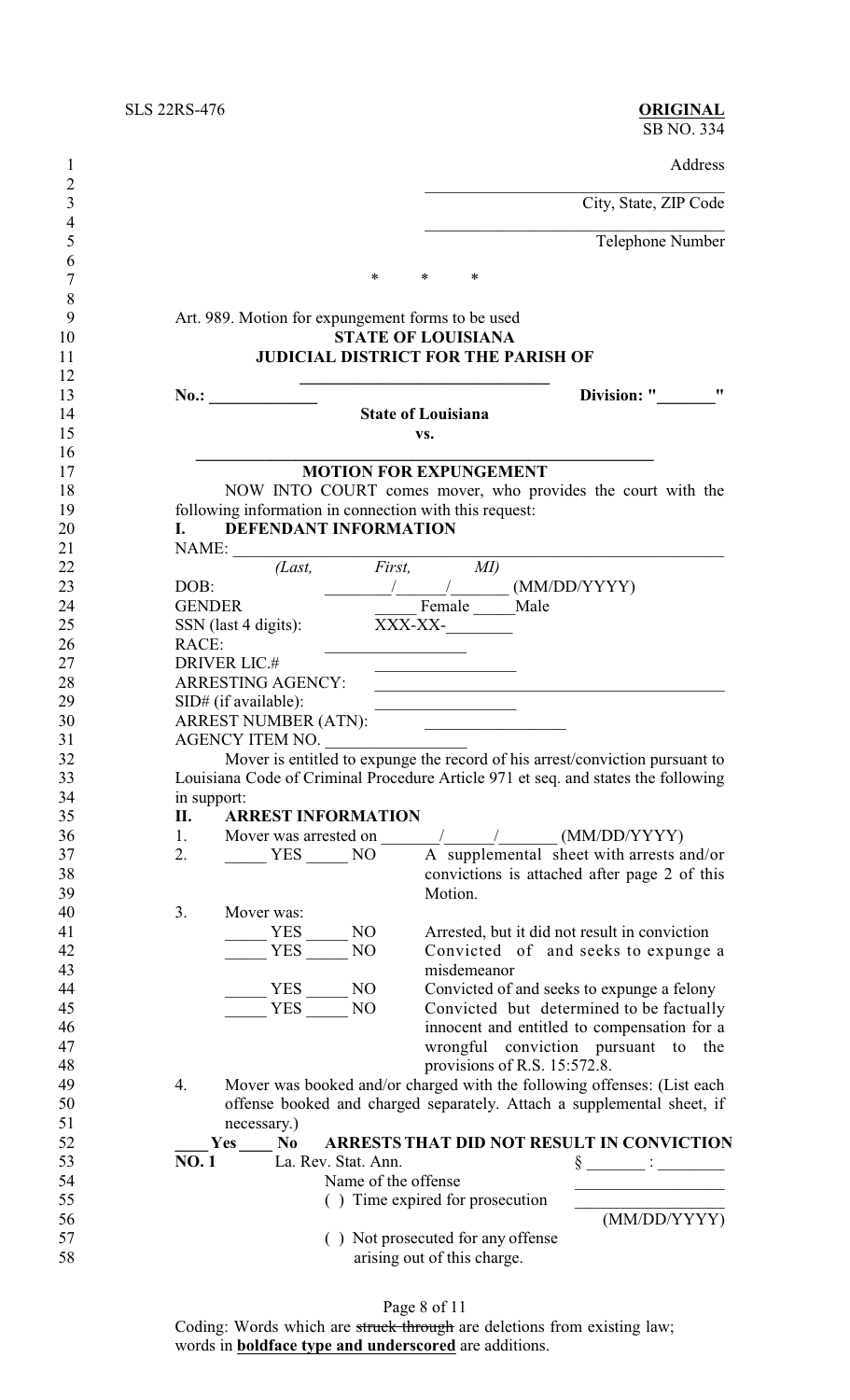| 1              |             | () Pre-trial Diversion Program.                                      |
|----------------|-------------|----------------------------------------------------------------------|
| 2              |             | () DWI Pre-Trial Diversion Program                                   |
| 3              |             | and 5 years have elapsed since the                                   |
| $\overline{4}$ |             | date of arrest.                                                      |
| 5              |             | () Charge dismissed                                                  |
| 6              |             | () Found not guilty/judgment of acquittal                            |
| 7              | <b>NO.2</b> | La. Rev. Stat. Ann.                                                  |
| 8              |             | Name of the offense                                                  |
| 9              |             | () Time expired for prosecution                                      |
| 10             |             | (MM/DD/YYYY)                                                         |
| 11             |             | () Not prosecuted for any                                            |
| 12             |             | offense arising out of this charge.                                  |
| 13             |             | () Pre-trial Diversion Program.                                      |
| 14             |             | Charge dismissed                                                     |
| 15             |             | () Found not guilty/judgment of acquittal                            |
| 16             | <b>NO.3</b> | La. Rev. Stat. Ann.                                                  |
| 17             |             | Name of the offense                                                  |
| 18             |             | () Time expired for prosecution                                      |
| 19             |             | (MM/DD/YYYY)                                                         |
| 20             |             | () Not prosecuted for any offense                                    |
| 21             |             | arising out of this charge.                                          |
| 22             |             | () Pre-trial Diversion Program.                                      |
| 23             |             | () Charge dismissed                                                  |
| 24             |             | () Found not guilty/judgment of acquittal                            |
|                | Yes         | N <sub>0</sub>                                                       |
| 25<br>26       | <b>NO.1</b> | <b>MISDEMEANOR CONVICTIONS</b><br>La. Rev. Stat. Ann.                |
| 27             |             | Name of the offense                                                  |
|                |             |                                                                      |
| 28             |             | () Conviction set aside/dismissed                                    |
| 29             |             | (MM/DD/YYYY)<br>pursuant to C.Cr.P. Art. 894(B)                      |
| 30             |             | () More than 5 years have passed                                     |
| 31             |             | since completion of sentence.                                        |
| 32             | NO.2        | La. Rev. Stat. Ann.<br>§                                             |
| 33             |             | Name of the offense                                                  |
| 34             |             | () Conviction set aside/dismissed                                    |
| 35             |             | (MM/DD/YYYY)<br>pursuant to C.Cr.P. Art. 894(B)                      |
| 36             |             | () More than 5 years have passed                                     |
| 37             |             | since completion of sentence.                                        |
| 38             | Yes         | <b>FELONY CONVICTIONS</b><br>N <sub>0</sub>                          |
| 39             | <b>NO.1</b> | La. Rev. Stat. Ann.                                                  |
| 40             |             | () Conviction set aside/dismissed                                    |
| 41             |             | (MM/DD/YYYY)<br>pursuant to C.Cr.P. Art. $893(E)$                    |
| 42             |             | () More than 10 years have passed                                    |
| 43             |             | since completion of sentence                                         |
| 44             |             | () Received a first offender pardon for an elibible eligible         |
| 45             |             | offense                                                              |
| 46             |             | () Convicted of attempted malfeasance in office                      |
| 47             | <b>NO.2</b> | La. Rev. Stat. Ann.                                                  |
| 48             |             | () Conviction set aside/dismissed                                    |
| 49             |             | (MM/DD/YYYY)<br>pursuant to C.Cr.P. Art. $893(E)$                    |
| 50             |             | () More than 10 years have passed                                    |
| 51             |             | since completion of sentence                                         |
| 52             |             | () Received a first offender pardon for an eligible offense          |
| 53             |             | () Convicted of attempted malfeasance in office                      |
| 54             | <b>Yes</b>  | <b>OPERATING</b><br>A MOTOR VEHICLE WHILE<br>N <sub>0</sub>          |
| 55             |             | <b>INTOXICATED CONVICTIONS</b>                                       |
| 56             |             | Mover has attached the following:                                    |
| 57             | ( )         | A copy of the proof from the Department of Public Safety and         |
| 58             |             | Corrections, office of motor vehicles, that it has received from the |
|                |             |                                                                      |

Page 9 of 11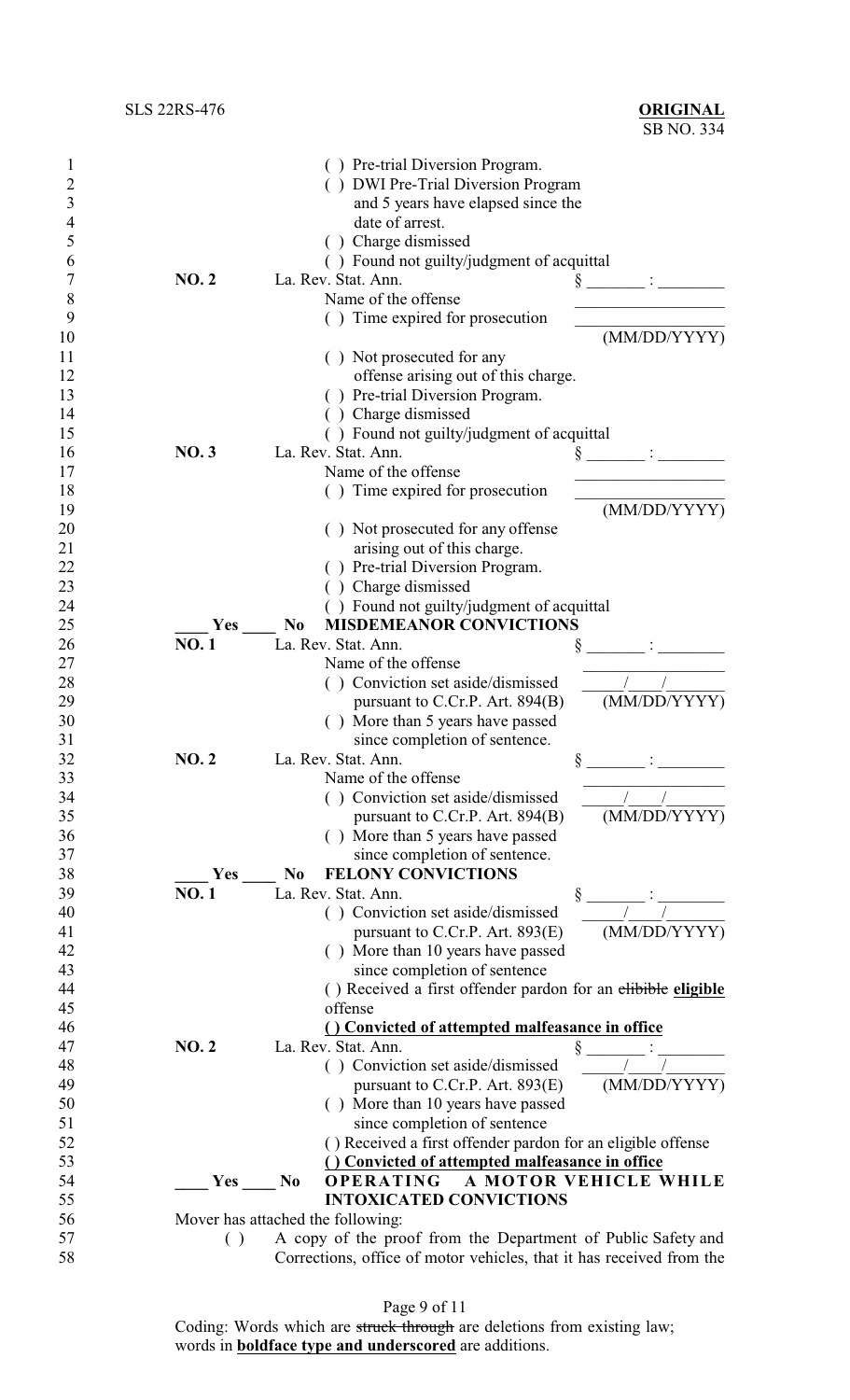| $\mathbf{1}$     |                                              | clerk of court a certified copy of the record of the plea, fingerprints               |
|------------------|----------------------------------------------|---------------------------------------------------------------------------------------|
| $\overline{2}$   |                                              | of the defendant, and proof of the requirements set forth in C.Cr.P.                  |
| $\mathfrak{Z}$   |                                              | Art. 556, which shall include the defendant's date of birth, last four                |
|                  |                                              |                                                                                       |
| $\overline{4}$   |                                              | digits of social security number, and driver's license number                         |
| 5                |                                              | 5. Mover has attached to this Motion the following pertinent documents:               |
| 6                | $\Box$                                       | Criminal Background Check from the La. State Police/Parish Sheriff                    |
| $\boldsymbol{7}$ |                                              | dated within the past 60 days (required).                                             |
| $\,8\,$          | $\Box$                                       | Bill(s) of Information (if any).                                                      |
| 9                | $\Box$                                       | Minute entry showing final disposition of case (if any).                              |
| 10               | $\Box$                                       | Certification Letter from the District Attorney for fee waiver (if                    |
| 11               | eligible).                                   |                                                                                       |
| 12               | $\Box$                                       | Certification Letter from the District Attorney verifying that the                    |
| 13               |                                              | applicant has no convictions or pending applicable criminal charges                   |
| 14               |                                              | in the requisite time periods.                                                        |
| 15               | $\Box$                                       | Certification Letter from the District Attorney verifying that the                    |
| 16               | charges were refused.                        |                                                                                       |
| 17               | $\Box$                                       | Certification Letter from the District Attorney verifying that the                    |
| 18               |                                              | applicant did not participate in a pretrial diversion program.                        |
| 19               | $\Box$                                       | Copy of a first offender pardon                                                       |
| 20               | $\Box$                                       | A copy of the order waiving the sex offender registration and                         |
| 21               | notification requirements.                   |                                                                                       |
| 22               | $\Box$                                       |                                                                                       |
|                  |                                              | A copy of the court order determination of factual innocence and                      |
| 23               |                                              | order of compensation for a wrongful conviction pursuant to the                       |
| 24               |                                              | provisions of R.S. 15:572.8 if applicable.                                            |
| 25               |                                              | The Mover prays that if there is no objection timely filed by the arresting law       |
| 26               |                                              | enforcement agency, the district attorney's office, or the Louisiana Bureau of        |
| 27               |                                              | Criminal Identification and Information, that an order be issued herein ordering the  |
| 28               |                                              | expungement of the record of arrest and/or conviction set forth above, including all  |
| 29               |                                              | photographs, fingerprints, disposition, or any other such information, which record   |
| 30               |                                              | shall be confidential and no longer considered a public record, nor be made available |
| 31               |                                              | to other persons, except a prosecutor, member of a law enforcement agency, or a       |
| 32               |                                              | judge who may request such information in writing, certifying that such request is    |
| 33               |                                              | for the purpose of prosecuting, investigating, or enforcing the criminal law, for the |
| 34               |                                              | purpose of any other statutorily defined law enforcement or administrative duties,    |
| 35               |                                              | or for the purpose of the requirements of sex offender registration and notification  |
| 36               |                                              | pursuant to the provisions of R.S. 15:541 et seq. or as an order of this Court to any |
| 37               |                                              | other person for good cause shown, or as otherwise authorized by law.                 |
| 38               |                                              | If an "Affidavit of No Opposition" by each agency named herein is attached            |
| 39               |                                              | hereto and made a part hereof, Defendant requests that no contradictory hearing be    |
| 40               | required and the Motion be granted ex parte. |                                                                                       |
| 41               |                                              | Respectfully submitted,                                                               |
| 42               |                                              |                                                                                       |
| 43               |                                              | Signature of Attorney for Mover/Defendant                                             |
| 44               |                                              |                                                                                       |
| 45               |                                              | Attorney for Mover/Defendant Name                                                     |
| 46               |                                              |                                                                                       |
| 47               |                                              | Attorney's Bar Roll No.                                                               |
|                  |                                              |                                                                                       |
| 48               |                                              |                                                                                       |
| 49               |                                              | Address                                                                               |
| 50               |                                              |                                                                                       |
| 51               |                                              |                                                                                       |
| 52               |                                              | City, State, ZIP Code                                                                 |
| 53               |                                              |                                                                                       |
| 54               |                                              | Telephone Number                                                                      |
| 55               |                                              | If not represented by counsel:                                                        |
| 56               |                                              |                                                                                       |
|                  |                                              |                                                                                       |
| 57               |                                              | Signature of Mover/Defendant                                                          |